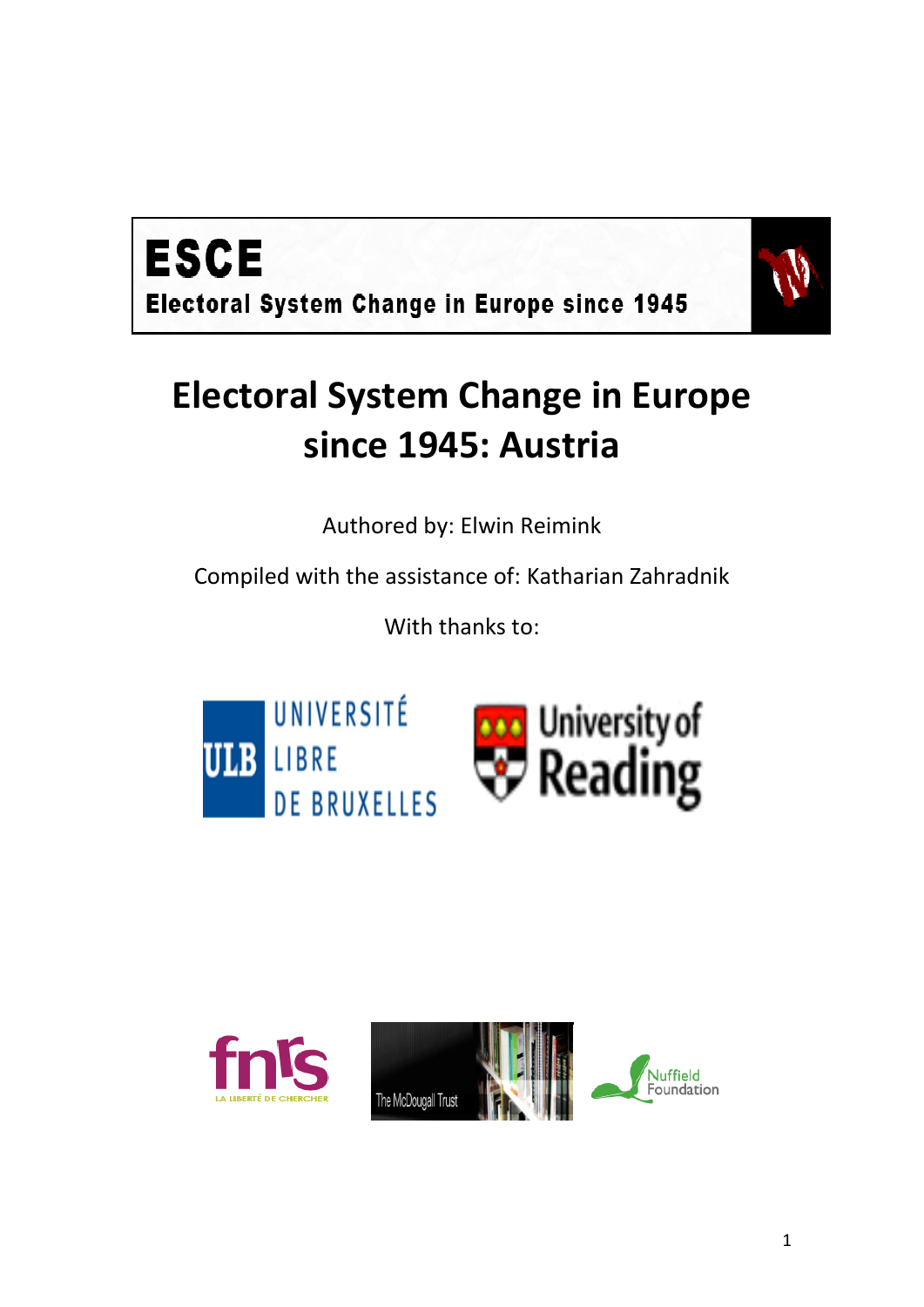

# **Section 1: Overview of the Austrian] Electoral System Changes since 1945**

Austria had a PR electoral system during the interwar years. This was restored in October 1945 (with alterations to disfranchise Nazis) and the restored system was first used in the elections of November 1945 (Hiscocks 1953: 41). Under the 1945 system, there were 165 seats in 25 districts, making for an average district magnitude of just under seven (Kitzinger 1958: 396). The seats were allocated according to total district population rather than voting age population, leading to significant over-representation of rural areas, where the proportion of the population below voting age is higher (Kitzinger 1958: 396-7). Seats were allocated within districts by the Droop quota, with remainder votes transferring to four regions, in which remaining seats were allocated using d'Hondt (Kitzinger 1958: 397-8). Only those parties that had won at least one lower-tier seat somewhere in Austria could participate in the upper-tier distribution (Kitzinger 1958: 400).

There have been three significant reforms since 1945. Flexible lists were introduced in 1949 and more complex packages of reforms were introduced in 1970 and 1992. The basic format of the multi-tiered PR system has, however, been maintained throughout this period.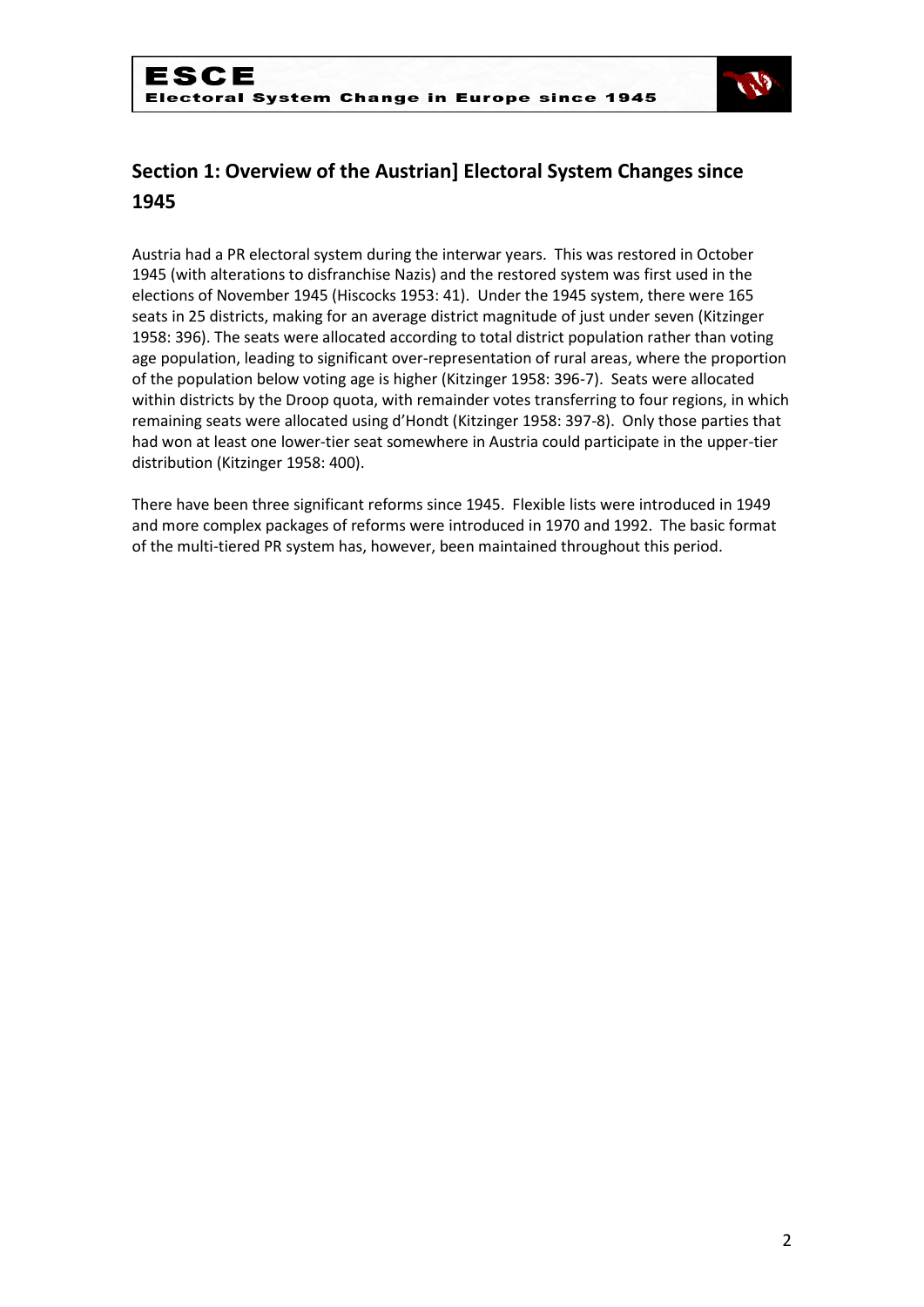

# **Section 2: Relevant Electoral System changes in Austria since 1949**

| Law      | Amendment | Date of    | Location         | <b>Relevant for the</b> |
|----------|-----------|------------|------------------|-------------------------|
|          |           | enactment  |                  | research                |
| 129/1949 |           | 27.06.1949 | http://www.ris.  | Yes                     |
|          |           |            | bka.gv.at/Doku   |                         |
|          |           |            | ment.wxe?Abfr    |                         |
|          |           |            | age=BgblPdf&D    |                         |
|          |           |            | okumentnumm      |                         |
|          |           |            | er=1949 129 0    |                         |
| 391/1970 |           | 22.12.1970 | http://www.ris.  | Yes                     |
|          |           |            | bka.gv.at/Doku   |                         |
|          |           |            | ment.wxe?Abfr    |                         |
|          |           |            | age=BgblPdf&D    |                         |
|          |           |            | okumentnumm      |                         |
|          |           |            | er=1970 391 0    |                         |
| 471/1992 |           | 04.08.1992 | English (text as | Yes                     |
|          |           |            | amended):        |                         |
|          |           |            | http://www.ris.  |                         |
|          |           |            | bka.gv.at/Doku   |                         |
|          |           |            | ment.wxe?Abfr    |                         |
|          |           |            | age=Erv&Doku     |                         |
|          |           |            | mentnummer=E     |                         |
|          |           |            | RV 1992 471      |                         |
|          |           |            |                  |                         |

#### **Table 1. Summary of Austrian Electoral Laws and Amendments since 1949**

# **Section 3: Details of previous electoral systems and electoral system changes.**

#### *3.1 The 1949 Electoral System*

*Assembly size*. The assembly consists of 165 seats.

*Districts and district magnitude*. There were 25 lower-tier districts, grouped into 4 upper-tier districts. The average magnitude of the lower-level districts was 6.6, while the average magnitude of the upper-tier districts was just over 41.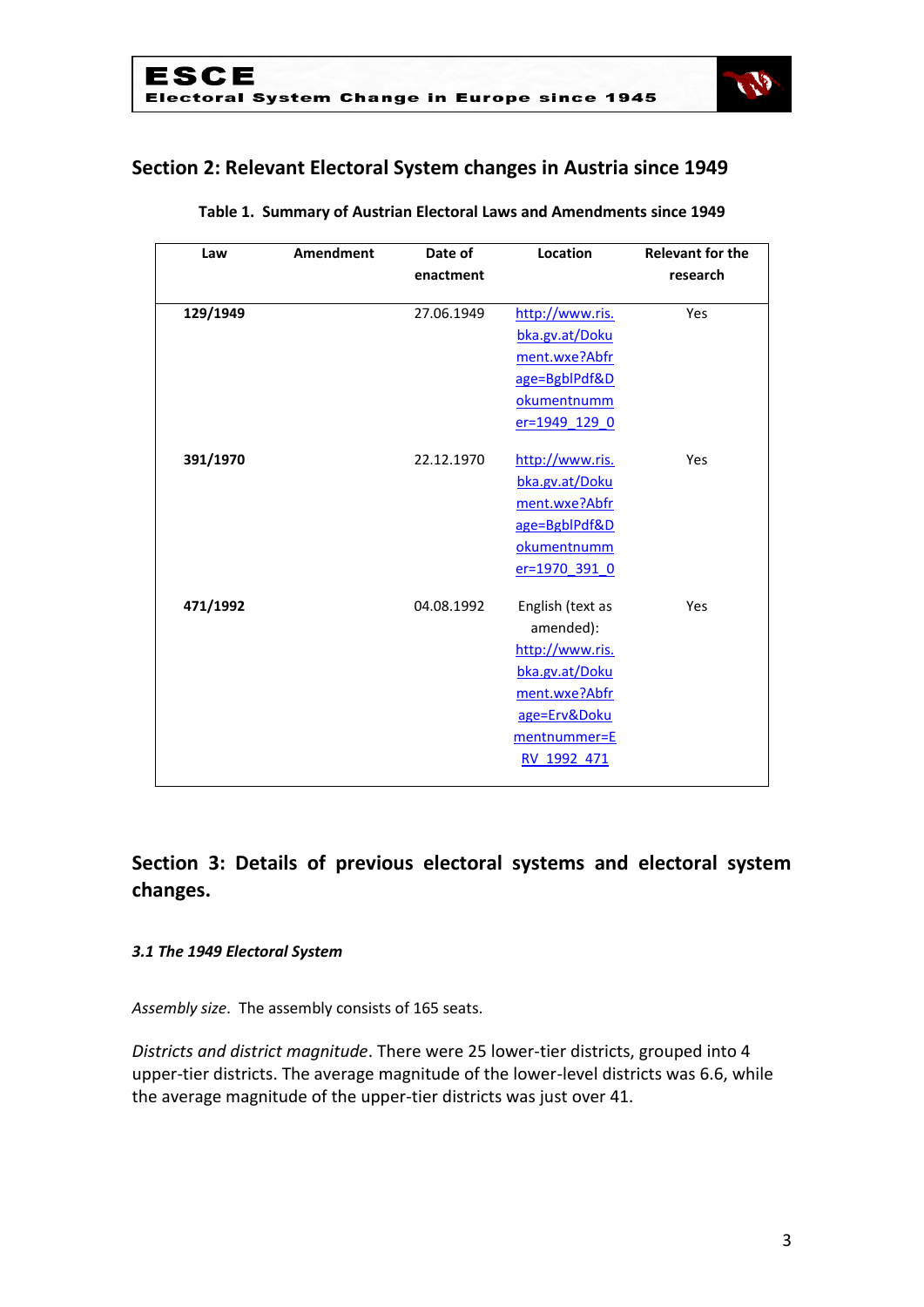

*Nature of votes that can be cast*. In every district, parties file lists of regional candidates. Voters vote for one list, and have two options: either casting a list vote, or rank the eligible candidates according to their own preferences.

*Party threshold*. In the lower tier, the threshold is the Droop quota (in 1949, this varied between .077 and .20). In the upper tier, the only condition for competing for the remaining seats is that a party has obtained a seat in any of the 25 districts.

*Allocation of seats to parties at the lower tier*. All competing parties in the district obtain as many seats as they have reached natural products of the intra-district Droop quota. Any seats not filled through this procedure are transferred to the upper tier.

*Allocation of seats to parties at the upper tier*. All seats which were not allocated in the lower tier are transferred to four associations of electoral districts which constitute the upper tier; so are all votes which were 'wasted' in the lower tier (the surplus of any integer product of the intra-regional Droop quota). The remaining seats are then, within the upper-tier districts, distributed among the parties according to these remaining votes through LM-D'Hondt. For this purpose, each party registered a list of candidates in each region, which could consist only of candidates who were also running in a lower-tier district within that region. These lists were entirely closed.

*Allocation of seats to candidates*. Voters had two options: either plumping for a complete list, or ranking the candidates within this list manually (either partly or completely). In both cases, ordinary Borda count is applied: the top candidate in the list receives as many points as there are candidates on the list, and with each step lower on the list, the concerned candidate receives one point less. If a voter plumps for a list, the points are distributed through the list order as determined by the party (and presented as such on the ballot). If a voter ranks only a subset of the candidates, the remaining points are distributed through the list order. If a voter has struck out one or more names on the list, these candidates do not receive any points whatsoever. After the allocation of seats to the party, the allocated seats are, depending on the number of seats, allocated to those candidates who have obtained the most points in the Borda Count procedure.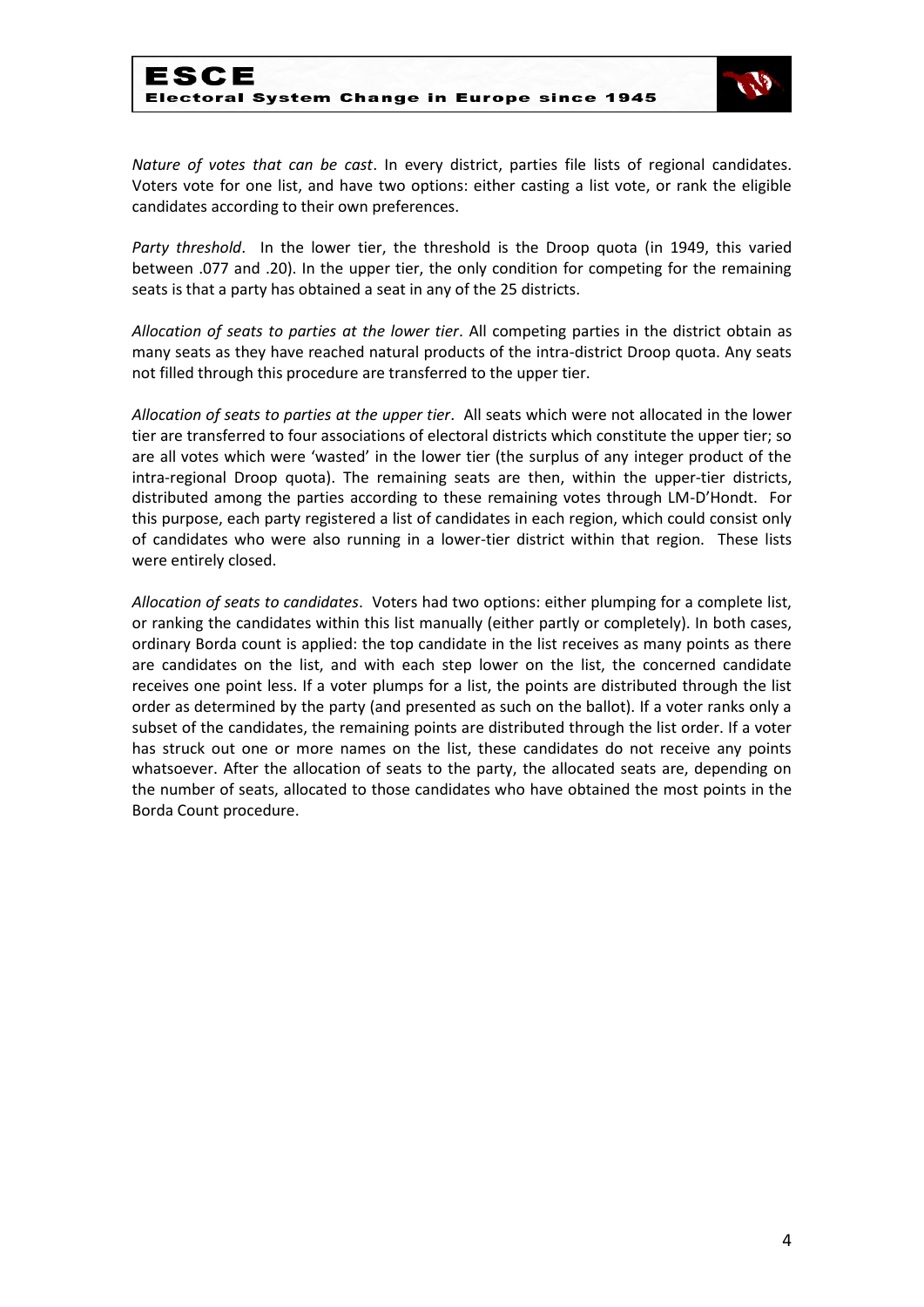

| <b>Electoral district</b>   | <b>Provincial constituency</b>             | <b>District magnitude</b> |
|-----------------------------|--------------------------------------------|---------------------------|
| Wien Innen-Ost              | Wien                                       | 6                         |
| Wien Innen-West             |                                            | 4                         |
| Wien Nordwest               |                                            | 5                         |
| Wien Nordost                |                                            | 8                         |
| Wien Südwest                |                                            | 7                         |
| Wien Südost                 |                                            | 8                         |
| Wien West                   |                                            | 8                         |
| Viertel oberm Wienerwald    | Nieder-österreich                          | 9                         |
| Viertel onterm Wienerwald   |                                            | 12                        |
| Viertel oberm Manhartsberg  |                                            | 7                         |
| Viertel unterm Manhartsberg |                                            | 8                         |
| Linz und Umgebung           | Ober-österreich,<br>Salzburgerland, Tirol, | 4                         |
| Innviertel                  | Vorarlberg                                 | 4                         |
| Hausruckviertel             |                                            | 5                         |
| Traunviertel                |                                            | 6                         |
| Mühlviertel                 |                                            | Δ                         |
| Salzburg                    |                                            | 6                         |
| Tirol                       |                                            | 8                         |
| Vorarlberg                  |                                            | 4                         |
| Graz und Umgebung           | Kärnten, Steiermark,<br>Burgenland         | 6                         |
| Mittel- und Untersteier     |                                            | 5                         |
| Oststeier                   |                                            | 5                         |

#### Table 2: Allocation of seats at district level in [year]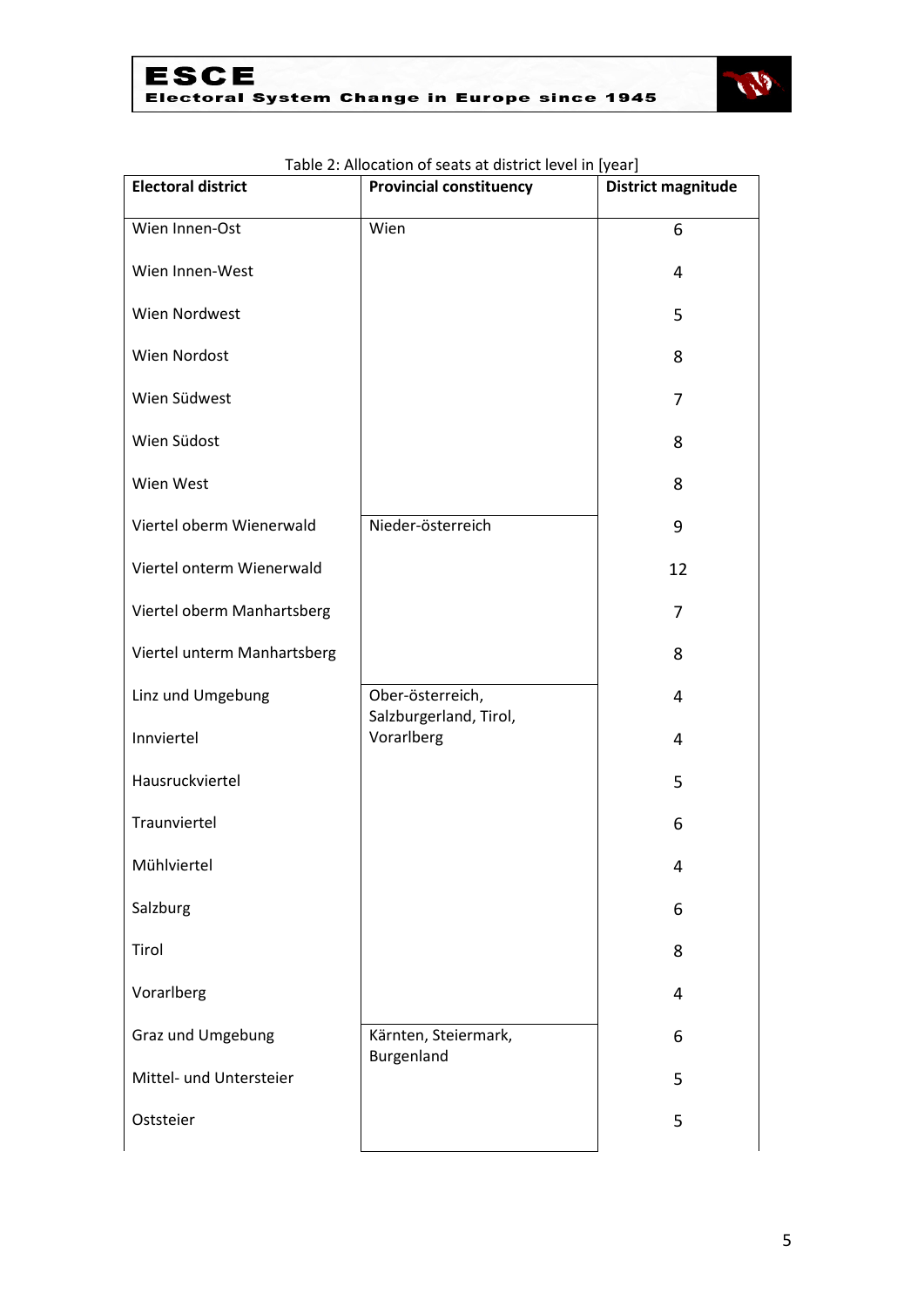

| Obersteier | Kärnten, Steiermark,<br>Burgenland |     |
|------------|------------------------------------|-----|
| Kärnten    |                                    | 10  |
| Burgenland |                                    |     |
| TOTAL      |                                    | 165 |

(mutations are included in the appendix)

#### *3.2 The 1970 Electoral Reform*

Reform enacted by the SPÖ minority government which was for a short period in power after the elections of 1970. The reform was enacted under pressure of the FPÖ, which deemed the old electoral system as working against it and whose support the SPÖ needed to pursue its wider objectives. The FPÖ gave such support, but this was conditional upon an electoral reform that would enhance FPÖ representation (Barker 1973: 261). In consequence of the reform, whereas in the 1959 election, "the OeVP needed 24,406 votes to obtain a seat, the SPOe 25,050 and the FPOe 41,014", in 1971, the equivalent numbers were 24,784 votes for the ÖVP, 24,771 for the SPÖ, and 24,847 for the FPÖ (Kohn 1971: 167-8).

*Assembly size*. Extended from 165 to 183 seats. The 183 seats are by Hare quota distributed over 9 electoral districts.

*Districts and district magnitude*. The 25 former lower-tier districts are merged into 9 districts, each district embodying an Austrian province; the mean district magnitude lies just above 20. The four former upper-tier districts are merged into 2 districts.

*Nature of votes that can be cast*. In all districts, parties can file lists. Every voter votes for one list, and has the additional right, but not the obligation, to express a preference for one of the candidates on that particular list.

*Party threshold*. In the lower tier, the threshold is the intra-regional Hare quota (varying between .024 and .16). In the upper tier, only parties that obtained at least one seat in the lower tier compete for votes.

*Allocation of seats to parties at the lower tier*. In every district, parties receive as many seats as times they reach the Hare quota. If not all seats are filled via this mechanism, the remainder seats are transferred to the upper tier. Also, remainder votes (those who were not utilized to reach a product of the Hare quota) are transferred to the upper tier.

*Allocation of seats to parties at the upper tier*. The votes not yet utilized within the lower tier are put together, and through LM-D'Hondt, determine the distribution of the seats transferred to the upper tier. The number of upper-tier districts is reduced from four to two; the uppertier districts thus became substantially larger. Parties continued to put up upper-tier lists, which continued to consist only of candidates running in the districts within the region. These lists remained entirely closed.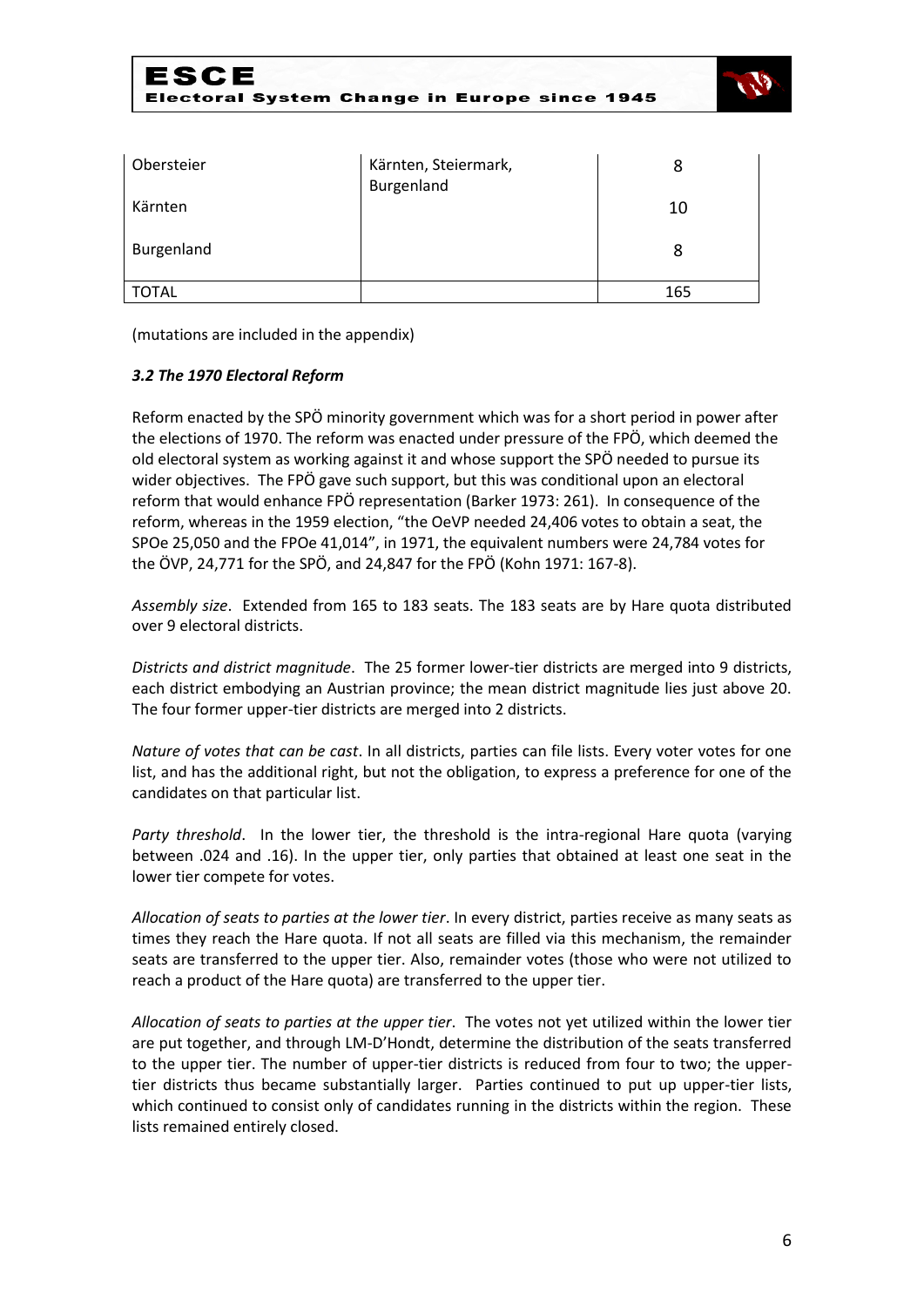

*Allocation of seats to candidates*. Any candidate that manages to get at least as many votes as the intra-regional Hare quota is instantly elected. Any seats not filled through this mechanism are distributed through list order.

| <b>Electoral district</b> | <b>Provincial constituency</b> | <b>District magnitude</b> |
|---------------------------|--------------------------------|---------------------------|
|                           |                                |                           |
| Burgenland                | First district                 |                           |
| Nieder-österreich         |                                | 36                        |
| Wien                      |                                | 42                        |
| Kärnten                   | Second district                | 13                        |
| Ober-österreich           |                                | 29                        |
| Salzburgerland            |                                | 9                         |
| Steiermark                |                                | 29                        |
| Tirol                     |                                | 12                        |
| Vorarlberg                |                                | 6                         |
| <b>TOTAL</b>              |                                | 183                       |

| Table 3: Allocation of seats at district [and provincial] level in [year] |  |
|---------------------------------------------------------------------------|--|
|---------------------------------------------------------------------------|--|

(mutations are included in the appendix)

#### *3.3 The 1992 Electoral Reform.*

This reform "was meant to strengthen the accountability of MPs while maintaining roughly the current level of proportionality" (Müller 2005: 400). This was pursued mostly through the introduction of a new, local tier of seat allocation, such that district magnitudes were substantially reduced. The weight of preference votes in determining list order was also increased.

*Assembly size*. Remains unchanged at 183 seats.

*Districts and district magnitude*. The 183 seats are distributed to 43 regional electoral districts by LR-Hare; these districts have an average district magnitude of about 4.25. The 9 provincial districts remain, but do now form the intermediate tier. The two upper-tier district are abolished in favour of a district at-large.

*Nature of votes that can be cast*. In each regional district, parties can present lists of candidates. To cast a valid vote, a voter has to indicate which list he/she supports. Additionally, a voter can support one of the candidates on the regional list, as well as write in a candidate (from the same party, within the same province) to cast a preferential vote on the provincial level (the second tier).

*Party threshold*. To obtain a seat at the regional level, a party must, within the region, obtain a number of votes at least equal to the *provincial* Hare quota (the number of valid votes cast in the province, divided by the total number of seats allocated to the province). To compete for votes at the provincial level (intermediate tier), or national level (upper tier), a party must have obtained either at least one seat in the lower tier, or at least four per cent of the votes nationwide.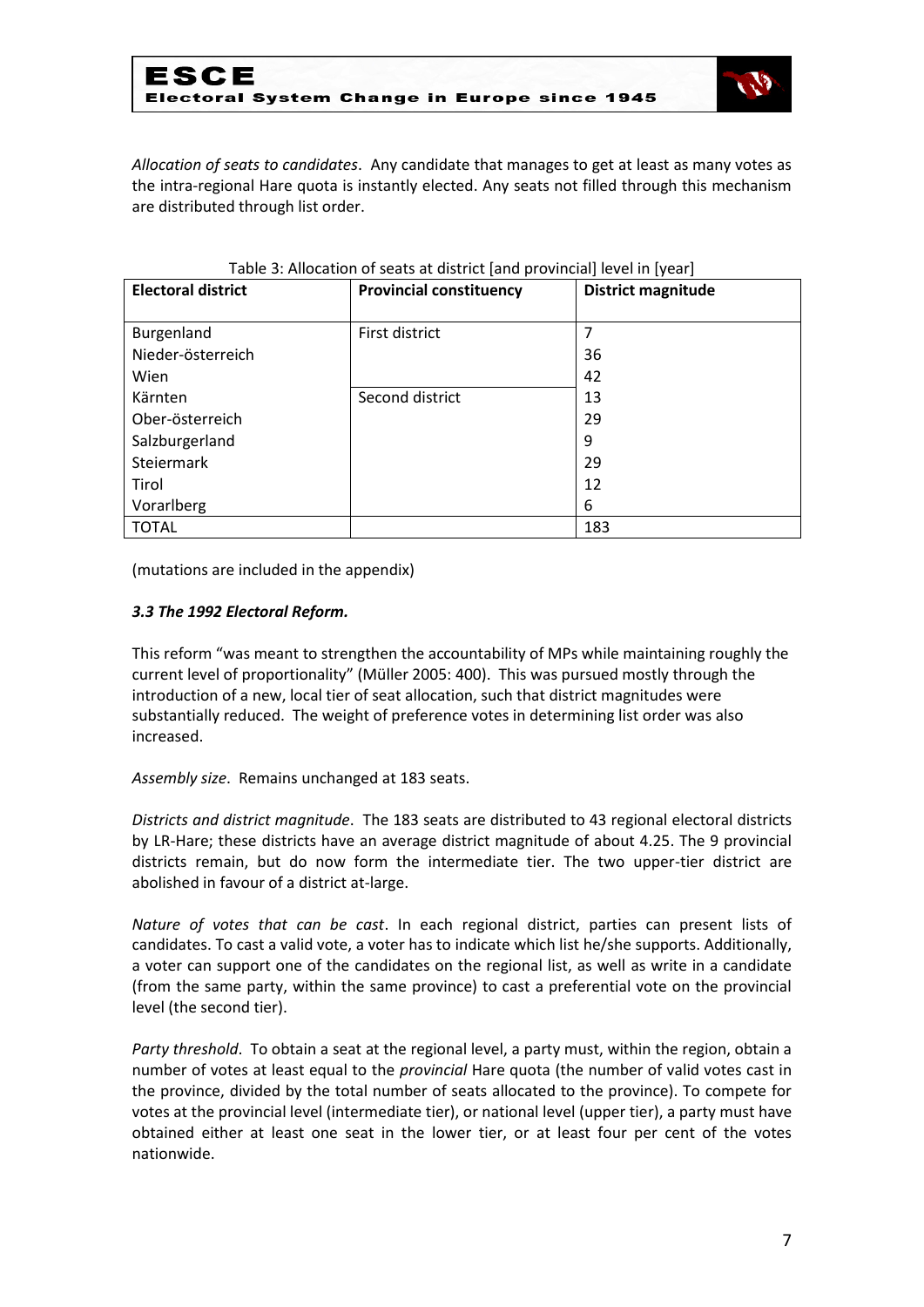

*Allocation of seats to parties at the lower tier*. At the level of the province, the intra-provincial Hare quota is calculated. Then, in every region, parties obtain as many seats as times they have completely fulfilled the intra-provincial Hare quota with votes cast within that region.

*Allocation of seats to parties at the intermediate tier*. In every province, parties receive as many seats as times they have fulfilled the intra-provincial Hare quota (with all votes cast for that party in the province). Any seats obtained within the lower tier in this province are subtracted from the number of seats as thus allotted. Remainders are disregarded.

*Allocation of seats to parties in the upper tier.* Nation-wide, all votes are cumulated, and then distributed over the parties through LM-D'Hondt. Seats already received at the lower or intermediate tier are subtracted from the total number of seats a party is entitled to. In case a party has obtained more seats at the lower and intermediate level than that party is entitled to within the upper tier, the party keeps its overhang, which is subtracted from the number of seats other parties are entitled to. As had been the case with the upper tier in the previous systems, parties posted a distinct list of candidates for this national tier of allocation and the list was entirely closed. Unlike the upper tier under the previous systems, candidacy on this list was not restricted to candidates also running in lower-tier districts.

*Allocation of seats to candidates*. First, at the regional level, all candidates who have either received a number of preferential votes at least equal to half of the intra-provincial Hare quota, or who have received a number of preferential votes at least one sixth of the total number of valid votes cast for that party within the regional district, are pre-selected. These candidates will be awarded seats on the number of preferential votes they have received (starting, of course, with the candidate with the highest number of preferential votes). Any seats not filled through this procedure are filled on the basis of list order. At the provincial level, all candidates who have received, province-wide, a number of preferential votes at least equal to the intra-province Hare quota, are awarded a seat. Any remaining seats are awarded by list order; ignoring those candidates who have already been elected in the lower tier.

| <b>Electoral district</b> | . aproximation in the computation of source at about the provincial force in figure<br><b>Provincial constituency</b> | <b>District magnitude</b> |
|---------------------------|-----------------------------------------------------------------------------------------------------------------------|---------------------------|
|                           |                                                                                                                       |                           |
| <b>Burgenland Nord</b>    | Burgenland                                                                                                            | 3                         |
| <b>Burgenland Süd</b>     |                                                                                                                       | 4                         |
| Klagenfurt                | Kärnten                                                                                                               | 3                         |
| Villach                   |                                                                                                                       | 3                         |
| Kärnten West              |                                                                                                                       | 3                         |
| Kärnten Ost               |                                                                                                                       | 4                         |
| Weinviertel               | Nieder-österreich                                                                                                     | 6                         |
| Waldviertel               |                                                                                                                       | 5                         |
| Mostviertel               |                                                                                                                       | 6                         |
| Niederösterreich Mitte    |                                                                                                                       | 5                         |
| Niederösterreich Süd      | Nieder-österreich                                                                                                     | 4                         |
| Wien-Umgebung             |                                                                                                                       | 5                         |
| Niederösterreich Süd-Ost  |                                                                                                                       | 4                         |

Table [insert number]: Allocation of seats at district [and provincial] level in [year]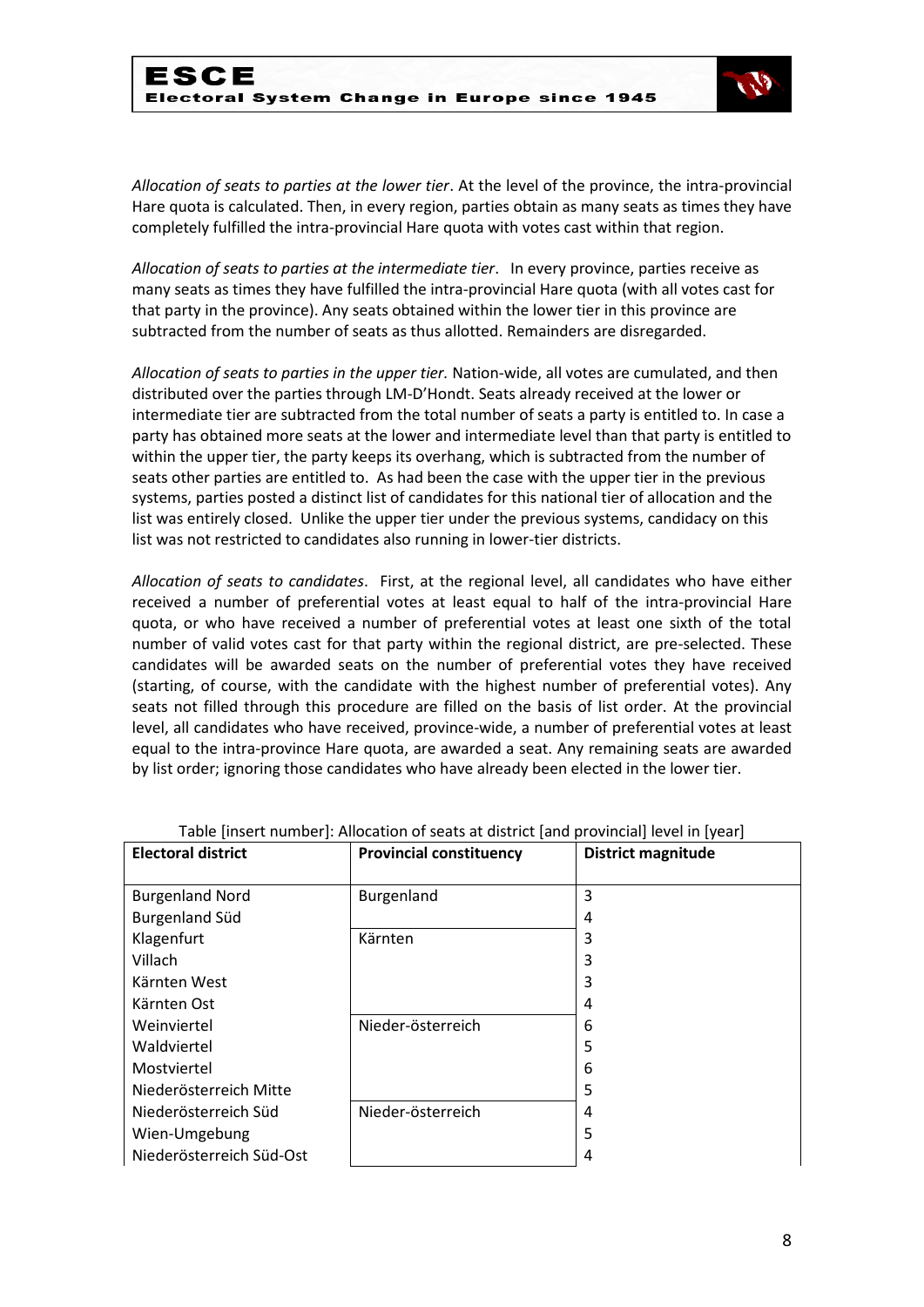| ESCE                                         |  |  |  |
|----------------------------------------------|--|--|--|
| Electoral System Change in Europe since 1945 |  |  |  |



| Linz und Umgebung           | Ober-österreich | 7              |
|-----------------------------|-----------------|----------------|
| Innviertel                  |                 | 5              |
| Hausruckviertel             |                 | 8              |
| Traunviertel                |                 | 6              |
| Mühlviertel                 |                 | 6              |
| Salzburg Stadt              | Salzburgerland  | 3              |
| Flachgau/Tennengau          |                 | 4              |
| Lungau/Pinzgau/Pongau       |                 | $\overline{4}$ |
| Graz                        | Steiermark      | 5              |
| <b>Steiermark Mitte</b>     |                 | 4              |
| Steiermark Süd              |                 | 3              |
| Steiermark Süd-Ost          |                 | 3              |
| Steiermark Ost              |                 | $\overline{4}$ |
| <b>Steiermark Nord</b>      |                 | 3              |
| <b>Steiermark Nord-West</b> |                 | 4              |
| <b>Steiermark West</b>      |                 | 3              |
| Innsbruck                   | Tirol           | 3              |
| Innsbruck-Land              |                 | 5              |
| Unterland                   |                 | 3              |
| Oberland                    |                 | 3              |
| Osttirol                    |                 | $\mathbf{1}$   |
| Vorarlberg-Nord             | Vorarlberg      | 4              |
| Vorarlberg-Süd              |                 | 3              |
| Wien Innen-Süd              | Wien            | 4              |
| Wien Innen-West             |                 | 3              |
| Wien Innen-Ost              |                 | 3              |
| Wien Süd                    |                 | 7              |
| Wien Süd-West               |                 | 6              |
| Wien Nord-West              |                 | 6              |
| Wien Nord                   |                 | 5              |
| <b>TOTAL</b>                |                 | 183            |

(mutations are included in the appendix)

## **Appendix**

### **References**

Barker, Elisabeth (1973). *Austria 1918–1972*. London: Macmillan. Hiscocks, Richard (1953). *The Rebirth of Austria*. London: Oxford University Press. Kitzinger, U. W. (1958). "The Austrian Electoral System", *Parliamentary Affairs*, 12:3, 392–404. Kohn, Walter S. G. (1971). "The Austrian Parliamentary Elections of 1971", *Parliamentary Affairs*, 25:2, 163–77.